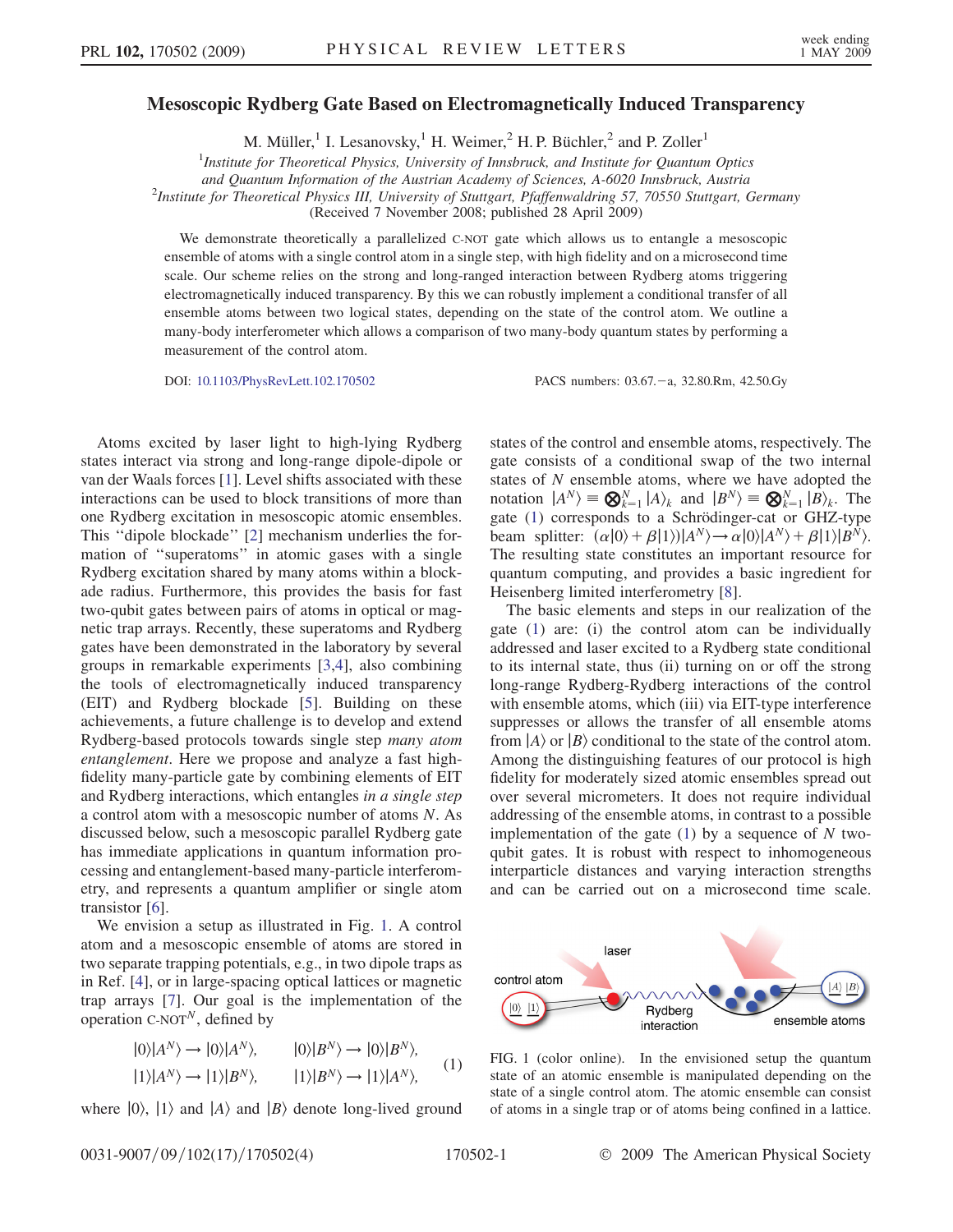Furthermore, we find that mechanical effects caused by strong forces between Rydberg atoms will not spoil the fidelity of the gate operation.

Let us now discuss the concrete physical implementation of the gate ([1\)](#page-0-0) and introduce intermediate states for the control and ensemble atoms (see Fig. 2). For the control atom we consider the Rydberg level  $|r\rangle$  which is resonantly coupled to  $|1\rangle$  by a laser with (two-photon)-Rabi frequency  $\Omega_r$ . In the rotating wave approximation the corresponding Hamiltonian reads  $H_r = \frac{\left[\frac{h\Omega_r}{2}\right]\left[\sqrt{r}\right] + \text{H.c.}}{\text{The en-}}$ semble atoms possess the two stable ground states  $|A\rangle$  and  $|B\rangle$ , the intermediate state  $|P\rangle$  and a Rydberg state  $|R\rangle$ . The state  $|P\rangle$  can be a p state of an alkali metal atom, e.g.  $5<sup>2</sup>P<sub>3/2</sub>$  in case of <sup>87</sup>Rb, and possesses a lifetime  $\gamma_p^{-1}$  of tens of nanoseconds. The ground states are off-resonantly coupled (detuning  $\Delta$  with  $\Delta \gg \gamma_p$ ) to  $|P\rangle$  by two Raman lasers, which for simplicity are assumed to have the same Rabi frequency  $\Omega_p$  [see Fig. 2(b)]. A second laser with Rabi frequency  $\Omega_c(\Delta \gg \Omega_c > \Omega_p)$  couples  $|R\rangle$  and  $|P\rangle$ such that the two ground states are in two-photon resonance with  $|R\rangle$ .

We now outline the conditional transfer of the ensemble atoms from the state  $|A^N\rangle$  to  $|B^N\rangle$ . We start with the case of noninteracting ensemble atoms since it can be treated in a single particle picture. Subsequently, we discuss the effects caused by the interaction among the ensemble atoms. We distinguish two cases: For the control atom in  $|0\rangle$  we intend to block the transfer  $|A^N\rangle \rightarrow |B^N\rangle$ , whereas for the initial state  $|1\rangle$  the transfer shall be enabled. In both cases the



FIG. 2 (color online). (a) Sequence of laser pulses (not to scale). (b) Electronic level structure of the control and ensemble atoms. The ground state  $|1\rangle$  is resonantly coupled to the Rydberg state  $|r\rangle$ . The states  $|A\rangle$  and  $|B\rangle$  are off-resonantly coupled (detuning  $\Delta$ , Rabi frequency  $\Omega_p$ ) to  $|P\rangle$ . A strong laser with Rabi frequency  $\Omega_c \gg \Omega_p$  couples the Rydberg level  $|R\rangle$  to  $|P\rangle$ such that  $|R\rangle$  is in two-photon resonance with  $|A\rangle$  and  $|B\rangle$ . In this situation (known as EIT) Raman transfer from  $|A\rangle$  to  $|B\rangle$  is inhibited. (c) With the control atom excited to  $|r\rangle$  the two-photon resonance condition is lifted as the level  $|R\rangle$  is shifted due to the interaction energy V between the Rydberg states, thereby enabling off-resonant Raman transfer from  $|A\rangle$  to  $|B\rangle$ .

same sequence of three laser pulses, as sketched in Fig. 2(a), is applied: a short  $\pi$ -pulse on the control atom, a smooth Raman  $\pi$ -pulse  $\Omega_p(t)$  with  $\int_0^T dt \Omega_p^2(t)/(2\Delta)$  =  $\pi$  acting on all ensemble atoms, and a second  $\pi$ -pulse on the control atom.

(I) Blocking:  $|0\rangle|A^N\rangle \rightarrow |0\rangle|A^N\rangle$ .—The blocking can be conveniently understood in terms of adiabatic passage along dark states of an effective Hamiltonian for the kth ensemble atom,

<span id="page-1-0"></span>
$$
H_k/\epsilon = x^2|+\rangle_k\langle+| + |R\rangle_k\langle R| + x(|+\rangle_k\langle R| + \text{H.c.}), (2)
$$

obtained by adiabatically eliminating the far-detuned  $|P\rangle$ state from the four-level system depicted in Fig. 2(b) in the limit  $\Delta \gg \Omega_c$ ,  $\Omega_p$ . In Eq. [\(2\)](#page-1-0) we have defined a characteristic energy scale  $\epsilon = \hbar \Omega_c^2/(4\Delta)$ , the states  $|\pm\rangle =$  $(1/\sqrt{2})$ [ $|A\rangle \pm |B\rangle$ ] and the rescaled, dimensionless Raman laser Rabi frequency  $x(t) = \sqrt{2}\Omega_p(t)/\Omega_c$ . We are interested in the regime  $x \ll 1$ , in which  $H_k$  describes the EIT scenario [9]. The solid curve in Fig. [3\(a\)](#page-2-0) shows the susceptibility  $\chi(\delta)$  with respect to  $\Omega_p$  as a function of the detuning  $\delta$  of the Raman lasers from the  $|P\rangle$  state. We work on two-photon-resonance  $\delta = \Delta$  with  $\chi(\Delta) = 0$ . Here the ensemble atoms become ''transparent'' for the Raman lasers which then do not couple the states  $|A\rangle$  and  $|B\rangle$ anymore. In this case  $H_k$  has two dark states

$$
|d_1\rangle_k = |-\rangle, \qquad |d_2\rangle_k = (1+x^2)^{-1/2} [|\!|\!| + \rangle_k - x |R\rangle_k]. \tag{3}
$$

For the control atom initially in  $|0\rangle$  the first  $\pi$ -pulse has no effect. During the smooth Raman pulse the kth ensemble atom will adiabatically follow the dark state  $|d\rangle_k =$  $(1/\sqrt{2})[|d_1\rangle_k + |d_2\rangle_k]$ , thereby starting and ending in  $|A\rangle_k$ . The remaining (nondark) states are separated by an energy of at least  $\epsilon$ . This strongly inhibits nonadiabatic losses by Landau-Zener transitions, which limit the blocking fidelity and occur with a small probability  $\propto x^6$ . Nonadiabatic couplings to the other dark state are absent. From Fig. [3\(b\)](#page-2-0) we see that the transfer is blocked with more than 99% fidelity [10] if  $\Omega_c / \max(\Omega_p(t)) > 2$ . After the second (ineffective)  $\pi$ -pulse on the control atom we have performed the step  $|0\rangle|A^N\rangle \rightarrow |0\rangle|A^N\rangle$ .

(II) Transfer:  $|1\rangle|A^N\rangle \rightarrow |1\rangle|B^N\rangle$ .—If the control atom is initially in |1) the first  $\pi$ -pulse transfers it to |*r*). Since the control and the ensemble atoms interact via  $H_{ce}$ control and the ensemble atoms interact via  $H_{ce} = \sum_{k} V_k |r\rangle\langle r| \otimes |R\rangle_k\langle R|$  the Rydberg level of the kth ensemble atom is now shifted by the energy  $V_k > 0$  [see Fig.  $2(c)$ ]. This interaction-induced energy shift lifts the two-photon-resonance condition, which is crucial to block the Raman transfer from  $|A\rangle_k$  to  $|B\rangle_k$ . Now, the Raman laser beams no longer address the point of vanishing susceptibility  $\chi(\Delta) = 0$  [cf. dashed curve in Fig. [3\(a\)\]](#page-2-0), but couple off-resonantly to  $|P\rangle_k$  and thereby realize the transfer from  $|A\rangle_k$  to  $|B\rangle_k$ . In Fig. [3\(c\)](#page-2-0) the efficiency of the transfer  $|1\rangle|A\rangle_k \rightarrow |1\rangle|B\rangle_k$  is shown as a function of  $V_k$ .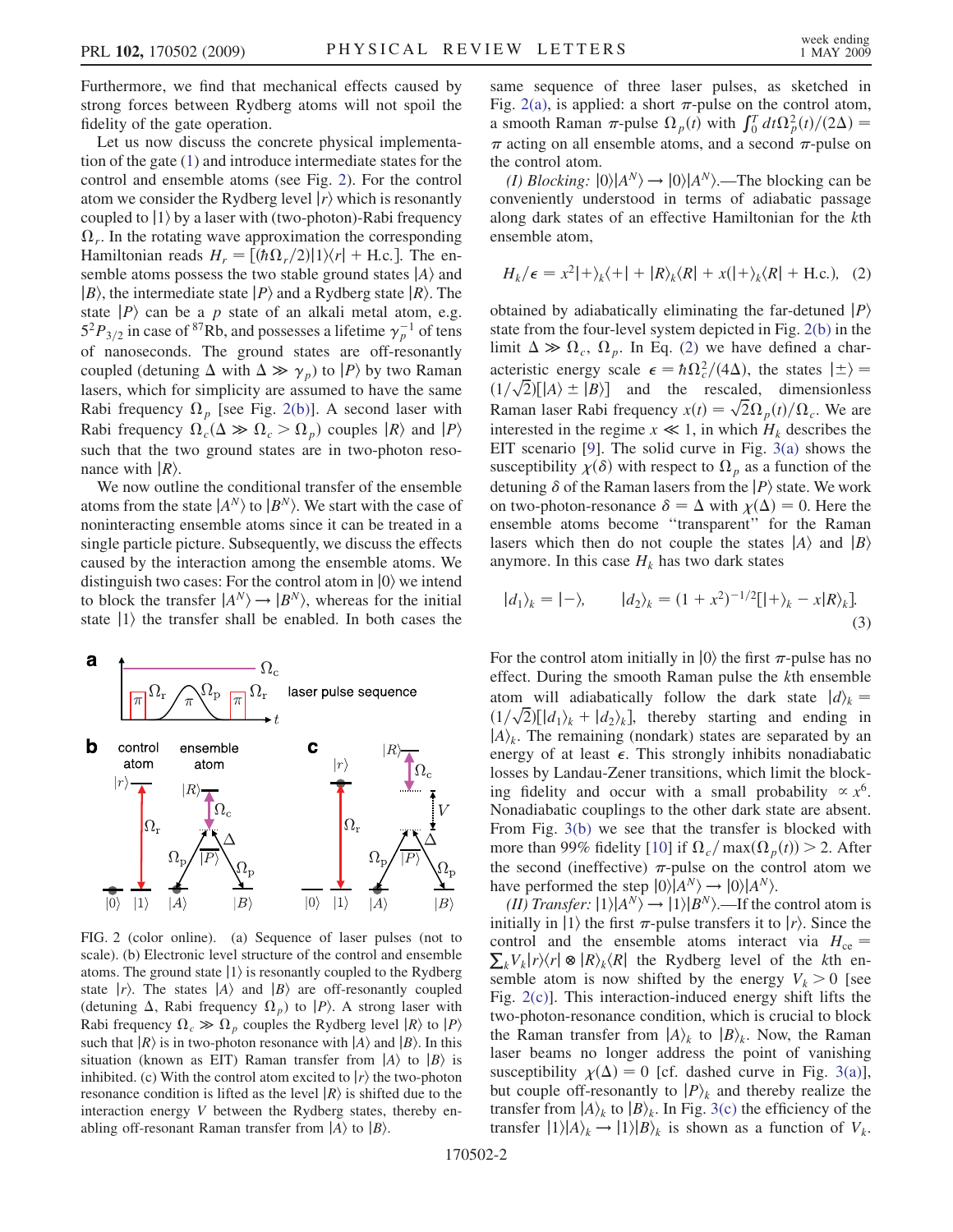<span id="page-2-0"></span>

FIG. 3. (a) Linear susceptibility (not to scale) with respect to the Raman laser as a function of its detuning  $\delta$  from the  $|P\rangle$ -level for blocked transfer (solid curve) and in the unblocked case (dashed curve). (b) Efficiency of the blocking (I) as a function of  $\Omega_c/\Omega_p$ . For  $\Omega_c/\Omega_p > 2$  the transfer of the ensemble atoms from  $|A\rangle$  to  $|B\rangle$  is blocked with more than 99% fidelity. (c) Transfer efficiency in the unblocked case (II) as a function of the interaction between the control and one ensemble atom ( $\Omega_c = 6\Omega_p$ ). (d) Fidelity of the process  $1/\sqrt{2}(10)$  +  $|1\rangle$ |AAA $\rangle \rightarrow 1/\sqrt{2}(|0\rangle|AAA\rangle + |1\rangle|BBB\rangle)$  for three ensemble atoms as a function of their interaction strength  $V_{jk}$  and the ratio  $x_{\text{max}} = \sqrt{2} \max(\Omega_p) / \Omega_c$ . We chose the worst case scenario; i.e., all  $V_{jk}$  are equal. The interaction between control atom and ensemble atoms was  $V_k = 10\hbar\Omega_c^2/\Delta$  for all four curves, giving rise to a maximal allowed distance between the control atom and the ensemble atoms of 2.2  $\mu$ m (1.4  $\mu$ m) for the ratio  $x = 0.4$  ( $x = 0.1$ ). We have chosen max $(\Omega_p) = 2\pi \times$ 70 MHz,  $\Delta = 2\pi \times 1.2$  GHz in (b)–(d), and atomic parameters of 87Rb (see text).

Theoretically, ideal transfer is achieved for  $V_k \gg \epsilon$  but even for  $V_k > 40\epsilon$  the fidelity exceeds 98%.

The upper limit for the transfer fidelity is set by three factors. First, radiative decay from the  $p$  state occurs with a probability  $\sim \gamma_p/\Delta \ll 1$  during the Raman transfer. Once the transfer has taken place the control atom is returned to  $|1\rangle$  through the second  $\pi$ -pulse, and eventually the step  $|1\rangle|A^N\rangle \rightarrow |1\rangle|B^N\rangle$  is completed [11]. Second, during the Raman pulse the control atom resides in  $|r\rangle$  (lifetime  $\tau_r$ ) for a time T. In order to minimize radiative decay from  $|r\rangle$ , which reduces the transfer fidelity by a factor  $\exp(-T/\tau_r)$ (independently of  $N$ ), the Raman pulse has to be carried out much faster than  $\tau_r$ , i.e.,  $T < 1 \mu s$ . Third, mechanical forces can occur if the control atom and an ensemble atom reside in a Rydberg state at a time. This would cause entanglement of internal and external degrees of freedom. However, since the probability for a double occupation of the Rydberg state is  $\propto x^2(\epsilon/V_k)^2$  the corresponding loss of fidelity is negligibly small.

As the procedure is time-reversal symmetric, the inverse operation  $|0\rangle|A^N\rangle \rightarrow |0\rangle|A^N\rangle$  and  $|1\rangle|B^N\rangle \rightarrow |1\rangle|A^N\rangle$  is achieved by precisely the same pulse sequence.

Let us now extend the discussion to many interacting ensemble atoms. Ensemble-ensemble interactions  $H_{ee} = \sum_{k>j} V_{jk} |R\rangle_j \langle R| \otimes |R\rangle_k \langle R|$  are of no consequence for transfer step (II) provided  $V_{ik} \geq 0$ , which can be ensured by the proper choice of the Rydberg state  $|R\rangle$ . Since in this step the Rydberg level is anyway shifted by  $H_{ce}$  a further shift by  $H_{ee}$  will have no effect. However, the influence of  $H_{ee}$ on step (I) is more delicate as the blocking crucially relies on the EIT condition. Figure 3(d) shows the fidelity for generating the state  $|0\rangle|A^N\rangle + |1\rangle|B^N\rangle$  for three ensemble atoms as a function of their mutual interaction and  $x_{\text{max}} =$  $\sqrt{2} \max(\Omega_p(t))/\Omega_c$ . The fidelity decreases with increasing ensemble-ensemble interaction. Surprisingly, however, it quickly approaches a constant value as  $V_{ik}$  is further increased. This asymptotic value increases the smaller the parameter  $x_{\text{max}}$ . We will now show that in the limit  $x_{\text{max}} \ll 1$  the blocking works with high fidelity, *indepen*dently of the interaction strength among the ensemble atoms. Consequently, in this limit the maximally achiev-able fidelity of the gate [\(1](#page-0-0)) becomes independent of  $H_{ee}$ and is solely determined by the imperfections discussed in  $(I)$  and  $(II)$ .

The initial state of the ensemble atoms can be written as a sum of direct products of the single particle dark states, which for two atoms takes the form  $|AA(0)\rangle = (1/2) \times$  $\left[\left|d_1d_1\right\rangle+\left|d_1d_2\right\rangle+\left|d_2d_1\right\rangle+\left|d_2d_2\right\rangle\right]$ . While  $\left|d_1d_1\right\rangle$ ,  $\left|d_1d_2\right\rangle$ and  $|d_2d_1\rangle$  remain exact dark states for finite  $x(t) \neq 0$ , the state  $|d_2d_2\rangle$  contains a fraction of the two atom Rydberg state  $|RR\rangle$ , and due to the Rydberg interaction evolves into a new state  $|g\rangle$  under the adiabatic time evolution  $x(t)$ . This new state acquires an energy shift  $E<sub>g</sub>$ , causing a dynamical phase shift which is the dominant mechanism for the reduction of the blocking fidelity. For weak interactions  $V_{jk} \ll \epsilon$  perturbation theory yields  $E_g(t) = x^4(t)V_{12}$ , while for strong interactions  $V_{ik} \gg \epsilon$  it reaches the asymptotic behavior  $E_g(t) \approx 2\epsilon x^4(t)(1 - 2V_{12}^{-1})$ . Consequently, the acquired phase shift is bounded by the worst case scenario of strong interactions with  $V_{jk} \gg \epsilon$ . Then, the "grey" state  $|g\rangle$  in the present situation with  $\Omega_c \ll \Delta$ reduces to the collective state

$$
|g\rangle = (1 + x^4)^{-1/2}[(1 - x^2)] + + \rangle - x(|+R\rangle + |R+\rangle)],
$$
\n(4)

which has the energy  $E_g(t) = 2\epsilon x^4(t)$ , and contains an admixture of the "superatom" state  $\frac{1}{\sqrt{2}}(|+R\rangle + |R+\rangle)$ when the Raman lasers are on. The acquired dynamical phase is  $2\phi$  with  $\phi = \int_0^T dt E_g(t)/\hbar \approx (35/96)2\pi x_{\text{max}}^2$ [12]. After the Raman pulse we find  $|AA(T)\rangle = (1/2) \times$  $\left[\left|d_1d_1\right\rangle + \left|d_1d_2\right\rangle + \left|d_2d_1\right\rangle + e^{-2i\phi}|g\rangle\right]$ , giving rise to a blocking fidelity  $F_b = |\langle AA(0) | \overline{AA(T)} \rangle|^2 = (1/16)|3 +$  $e^{-2i\phi}|^2$ . This analysis can be generalized for N ensemble atoms where one finds  $N + 1$  "true" dark states and